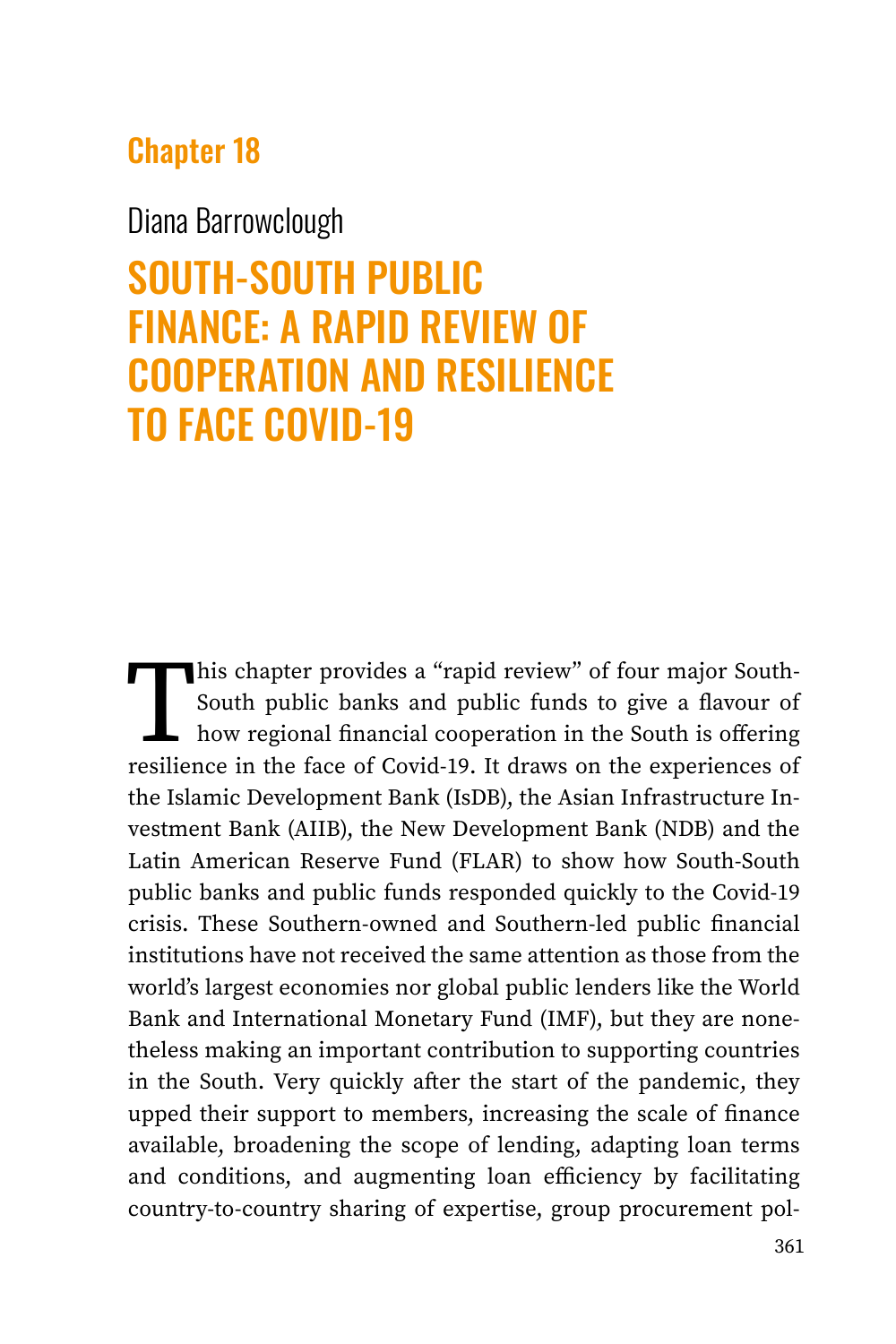#### Diana Barrowclough

icies and partnerships with other firms, banks and governments. They have changed the definition of what constitutes an emergency and reappraised the role of social and human capital with respect to infrastructure. Their response to Covid-19 suggests that even more can be achieved in the future, if they continue to strengthen the strategic partnerships at the heart of South-South cooperation and use their solidarity to support moves towards a more inclusive global financial architecture.

### **INTRODUCTION**

South-South public banks and funds responded quickly to the Covid-19 crisis, scaling up the finances available and adapting their approach to help their members fight the economic and health impacts of Covid-19. The term South-South has come to denote forms of cooperation between developing countries such as regional or multilateral financial institutions where the majority ownership lies with governments in the South, the motivation is often one of 'solidarity' and the orientation of services is firmly with countries in the South. These Southern-led public financial institutions have not received the same attention as those from the world's largest economies nor the global public lenders, like the World Bank and IMF. They are, nonetheless, making an important contribution to supporting the South. Very quickly after the start of the pandemic, these institutions upped their support to members – increasing the scale of finance available, broadening the scope of lending considerably, adapting loan terms and conditions, and augmenting loan efficiency by facilitating country-to-country sharing of expertise, group procurement policies and partnerships with other firms, banks and governments. They have changed the definition of what constitutes an emergency and reappraised the role of social and human capital with respect to infrastructure.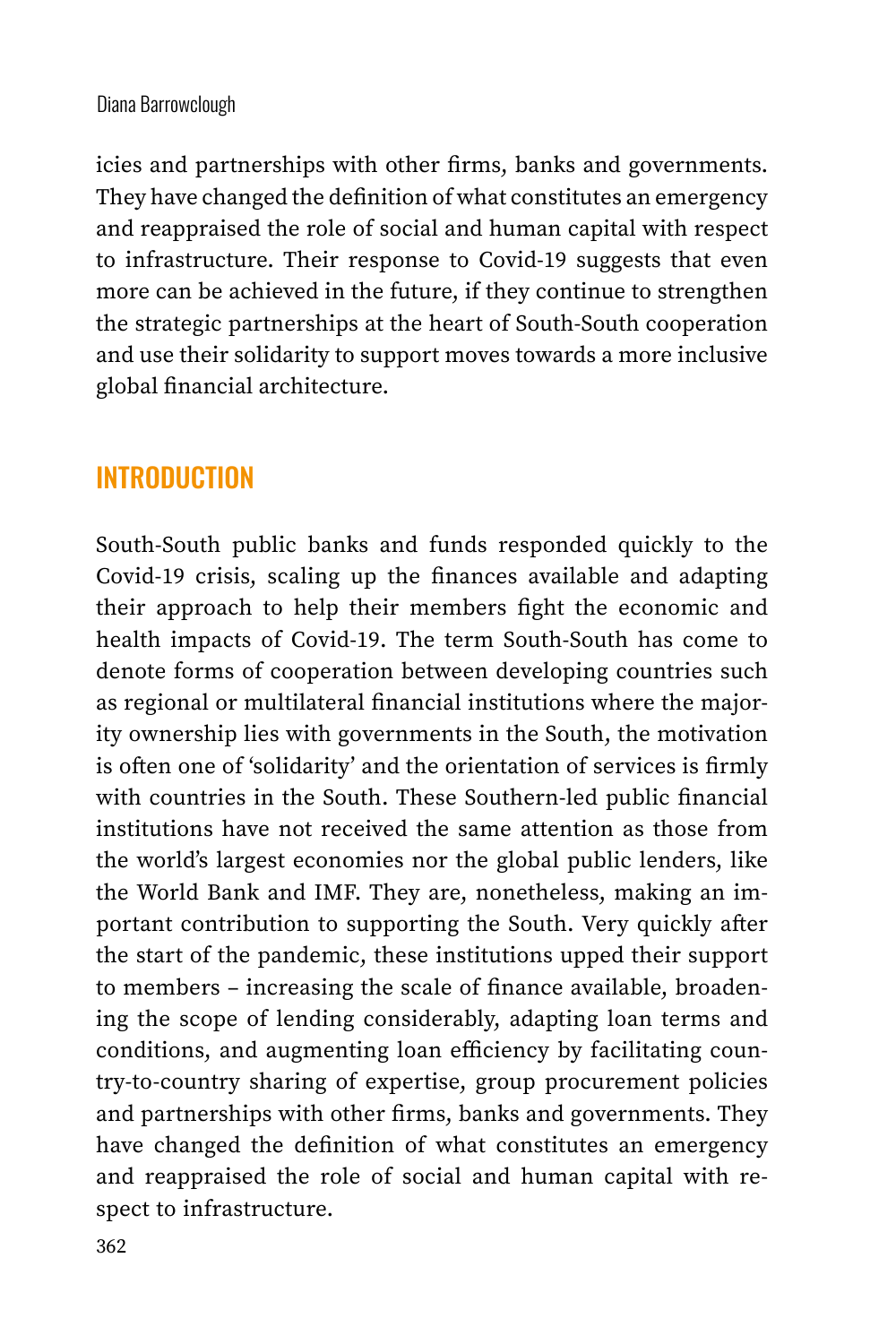This chapter gives a brief "rapid review" of four major public banks and funds to give a flavour of how regional cooperation in the South is offering resilience in the face of Covid-19. This includes the Islamic Development Bank (IsDB), the Asian Infrastructure Investment Bank (AIIB) and the New Development Bank (NDB) as Southern-led public banks that are profoundly changing the nature of the development finance landscape. It also includes the Latin American Reserve Fund (FLAR) as a foreign exchange reserve fund that helps its member countries withstand exchange rate fluctuations and balance of payments distress. It is not a bank, but it has many bank-like qualities. All these institutions have been part of the broader and most significant trend in the financial sector this century, whereby South-South banks, funds, credit swaps and bond issuances are bringing trillions of dollars and technical expertise to complement what is available through the Bretton Woods institutions, adding a new voice for the South that is more commensurate with its economic weight (Barrowclough et al. 2020). Their response to Covid-19 suggests that even more can be achieved in the future, if they continue to strengthen the strategic partnerships at the heart of South-South cooperation and use their solidarity to support moves towards a more inclusive global financial architecture (UNCTAD 2020a).

### SOUTHERN NEEDS AND THE IMPACT OF COVID-19

Developing countries have been the hardest hit by Covid-19 (UNC-TAD 2020a, 2020b). They are especially vulnerable to the economic shock waves caused by the rapid fall in commodity prices, the collapse in trade, tourism revenues and remittances, and they typically lack the macroeconomic 'automatic stabilizers' of unemployment support and other social services found in richer countries. They also have under-resourced public health systems and limited provision of public water and sanitation, and less ability to pay the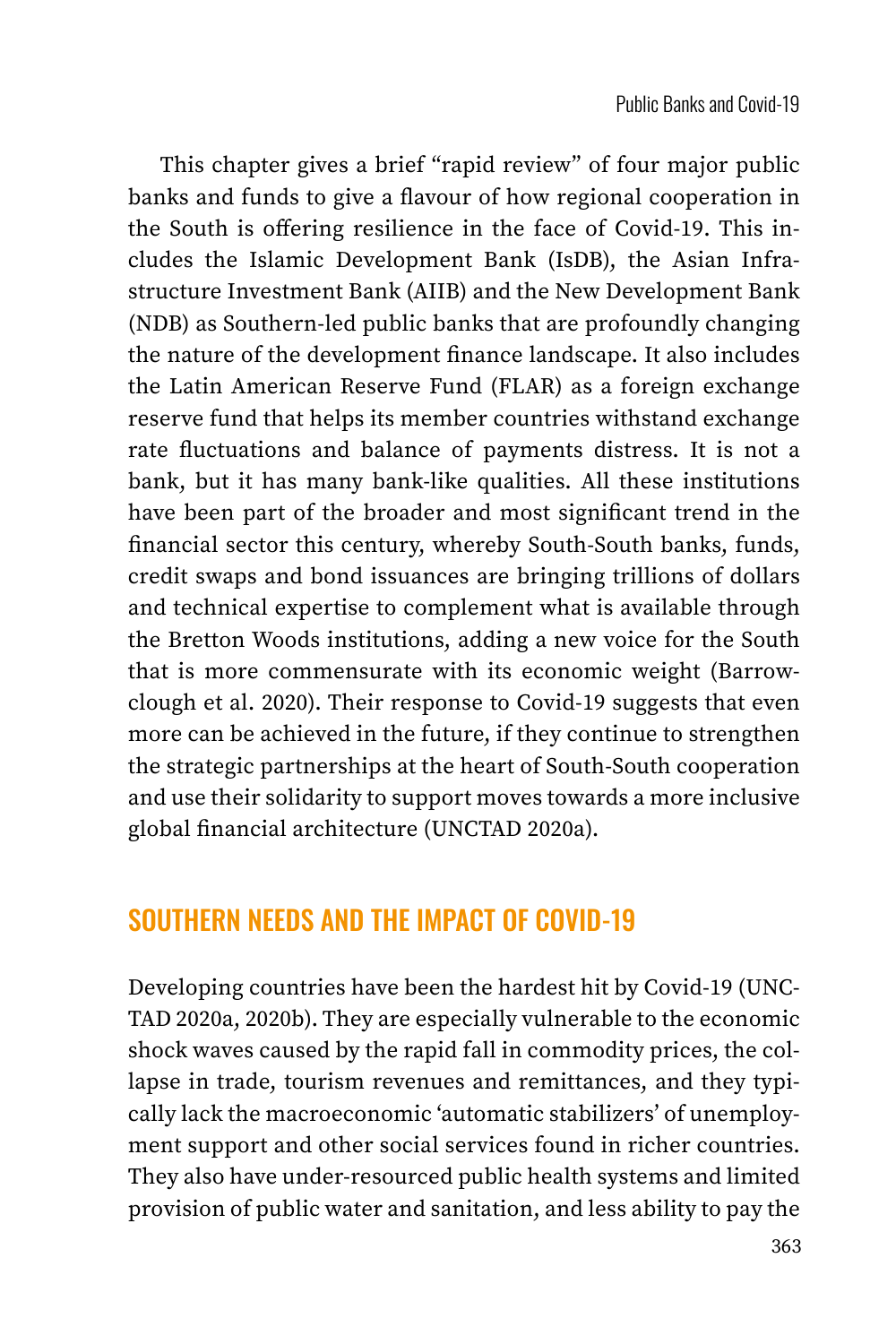#### Diana Barrowclough

rapidly rising prices of Covid-related medical supplies and equipment. This is not to say they are doing nothing, but compared to the advanced economies, their governments have less fiscal space with which to boost expenditure and their central banks have fewer options to boost liquidity without severely risking their currencies. Public development banks in the South are playing a role, but with much less fire-power and while struggling to meet a multiplicity of needs with lower levels of capitalization and less ability to raise funds on international capital markets on long-term and favourable terms.

Developing countries can of course turn to the legacy Bretton Woods institutions and these did quickly scale up their resources to meet the new Covid-19 needs. The IMF has pledged more than US\$1 trillion and the World Bank more than US\$27 billion (World Bank 2020a, 2020b). The major multilateral regional banks, such as the African Development Bank and the Asian Development Bank, have also announced special Covid support (while these banks may be Southern-oriented they are not described as South-South because they have a significant number of Northern countries as members and co-owners).

Many developing countries have turned to these global funders of last resort. Yet these Bretton Woods institutions have not scaled up nearly as much as has been needed. According to the Overseas Development Institute (ODI), lending by the World Bank, the AfDB and the ADB increased by only 29% in response to Covid, which is a much smaller magnitude than their response during the global financial crisis. Moreover, this increase is planned for only one year, and most lending has gone to middle-income developing countries with only 5% directed to the lowest-income countries with the greatest needs. Finally, these loans come with the same conditionalities and structural adjustments that are typical of World Bank or IMF lending, and of which many developing countries are already wary. There is a demand for Southern-led alternatives.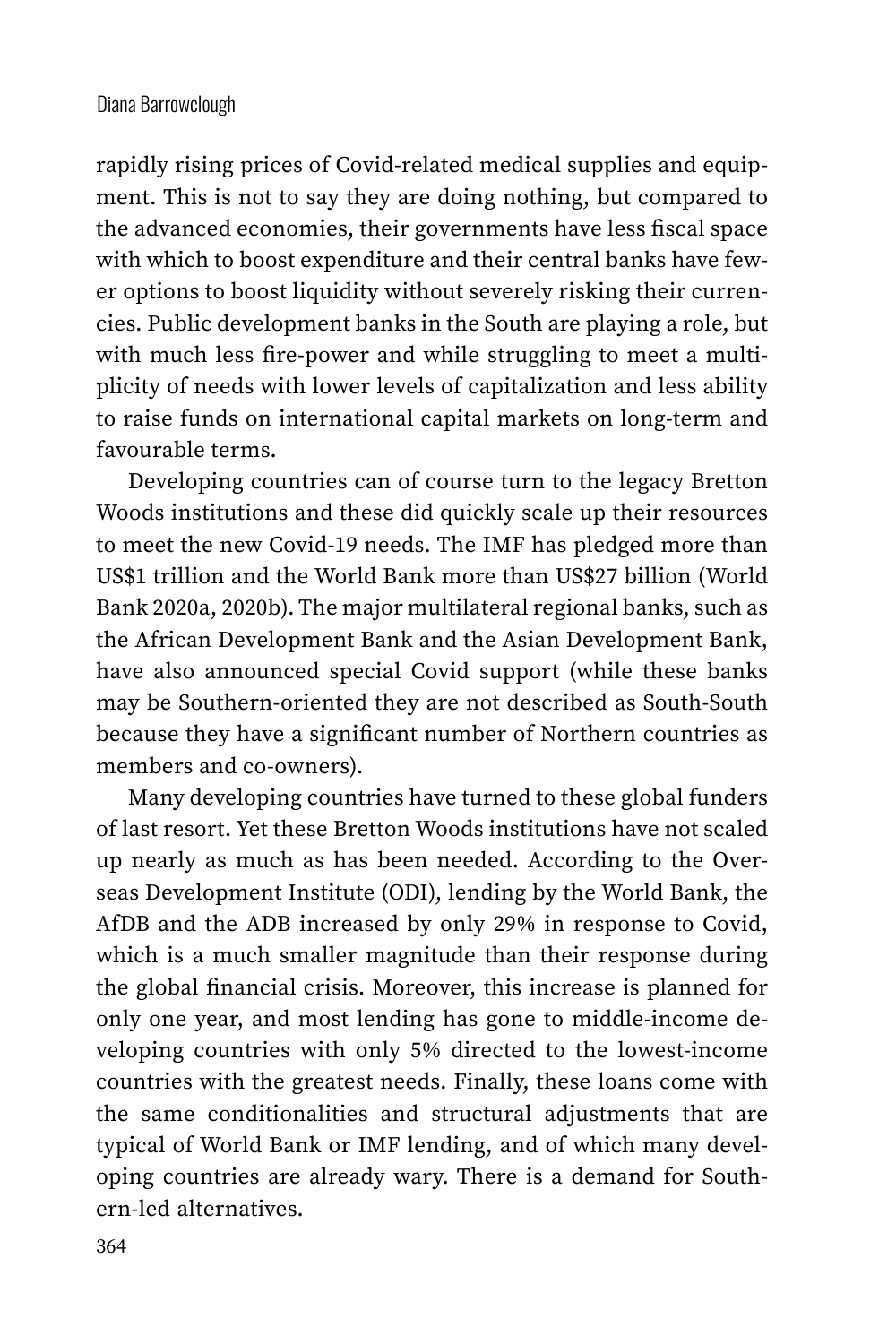### RESPONSES OF SOUTHERN-LED PUBLIC BANKS AND FUNDS TO COVID-19

The many individual initiatives launched by South-South public banks and funds are beyond the scope of this "rapid review". The following pages aim rather to highlight some of the experiences of four public banks – the Islamic Development Bank, the New Development Bank, the Asian Infrastructure Investment bank (AIIB) and the Latin American Reserve Fund. In doing so, it seeks to draw out elements that are particularly relevant for public banking in the Covid-19 context and beyond.

#### **The Islamic Development Bank**

The Islamic Development Bank (IsDB) is a global Southern-led public bank and all of its 57 member countries are potentially eligible for its Covid-19 support package geared towards health and livelihood resilience. Announced in April, the package is worth US\$2.3 billion – just over a quarter of the bank's average lending per annum. Arrangements were made quickly, and by May the IsDB had already made plans with 27 members, accounting for more than half of the total package, to cover loans, provide loan guarantees, support import finance, provide pre-export finances and to support health systems, food production and social safety nets.

The rapid response was financed mostly by a re-allocation of committed reimbursements, in particular the Reverse Linkages programme, which was suspended for 2020 and its funds re-tooled for IsDB's Covid-19 (IsDB 2020). Another US\$1.5 billion was raised by the bank's issuance of what it calls "the first ever Covid Sukuk" (an Islamic finance form of bond) and the rest arranged in partnership with other multilateral development banks. Notably, Sukuk bonds must have a tight integration between the funds raised and the real economic activities that underlie it, which in this case is healthcare, sanitation and making finance available for Islamic small- and me-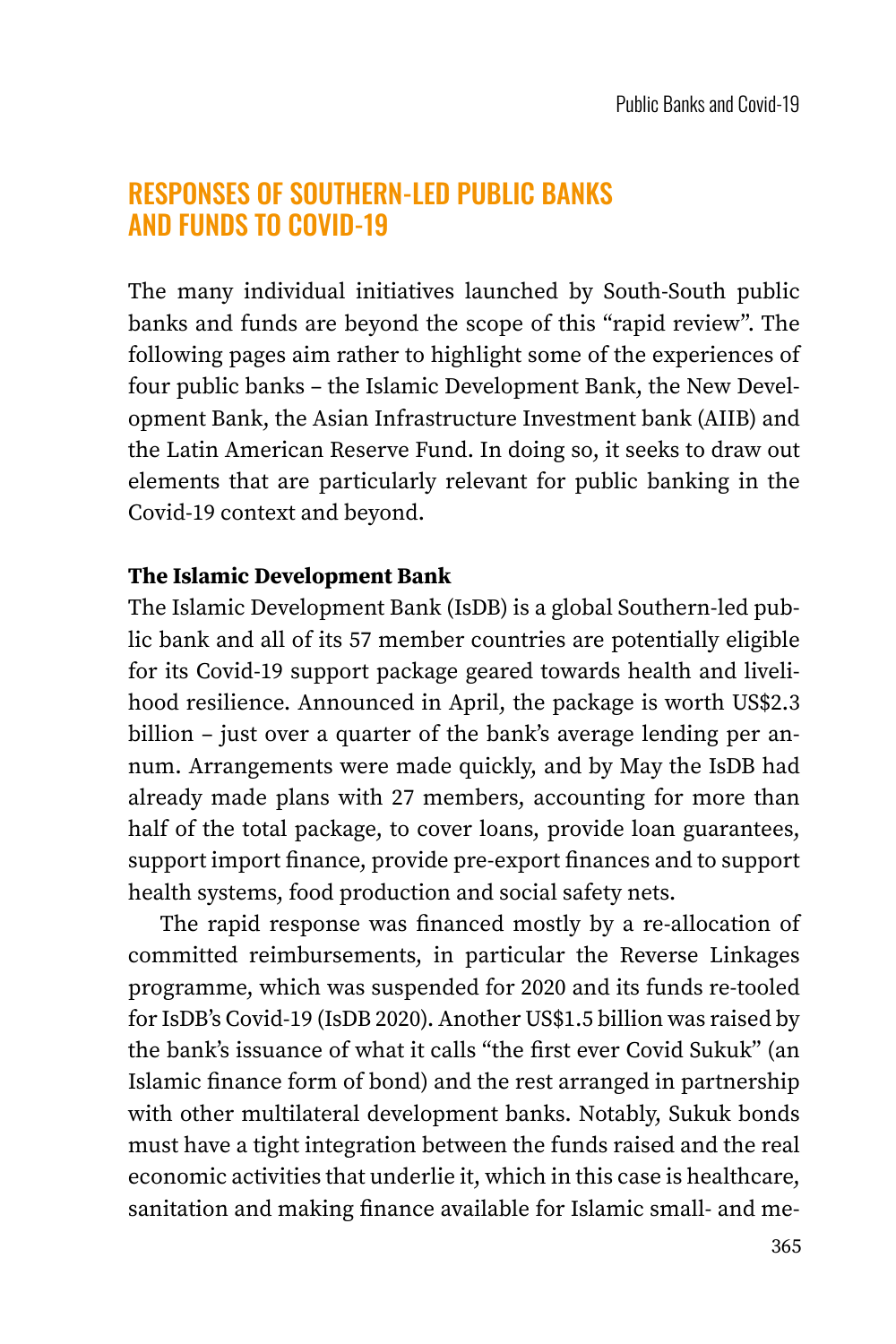#### Diana Barrowclough

dium-sized enterprises. This response thus constitutes a somewhat different profile from the bank's usual lending, which is heavily oriented towards energy projects and with a smaller proportion going to finance, transport and agriculture. Since its inception, health services have accounted for just 3% of total IsDB approvals, so 2020 represents a big change.

The IsDB's Covid-19 package, called the Strategic Preparedness Response Programme, is divided into three pillars. The *Response* pillar focuses on fast disbursement of finances to pay for healthcare and facilities, and for food. An example is the loan of US\$36.6 million to Yemen. Of this, US\$20 million went to financing the setting up of 32 specialized Covid-19 treatment centres and to increasing laboratory testing capacity in two medical universities (including providing them with the medical equipment needed for treating severe cases of Covid-19 and providing personal protection equipment for health workers). As is typical with South-South lending (Barrowclough et al. 2020), technical support is a feature and in this case the IsDB created a partnership for the first time with the World Health Organization to help coordinate and support activities. This cooperation is significant given the extra difficulties inherent in Yemen, which was suffering problems of conflict, hunger, disease, displacement and economic collapse even before the pandemic. The IsDB Respond pillar is further supported through the Reverse Linkages division of the bank, which facilitates country-to-country cooperation between members to share expertise. For example, ministries of health and medical experts from Turkey, Indonesia and Malaysia have shared knowledge with other IsDB members alongside the flows of finance.

The second pillar, *Restore*, focuses more on medium-term investments to strengthen the health sector and economy more broadly, and in this case, IsDB interventions are directed to small- and medium-sized enterprises, and to trade in an effort to restore strategic value chains that were interrupted or blocked by the pandemic fallout. Finally, the third pillar, *Restart*, has a long-term focus on cat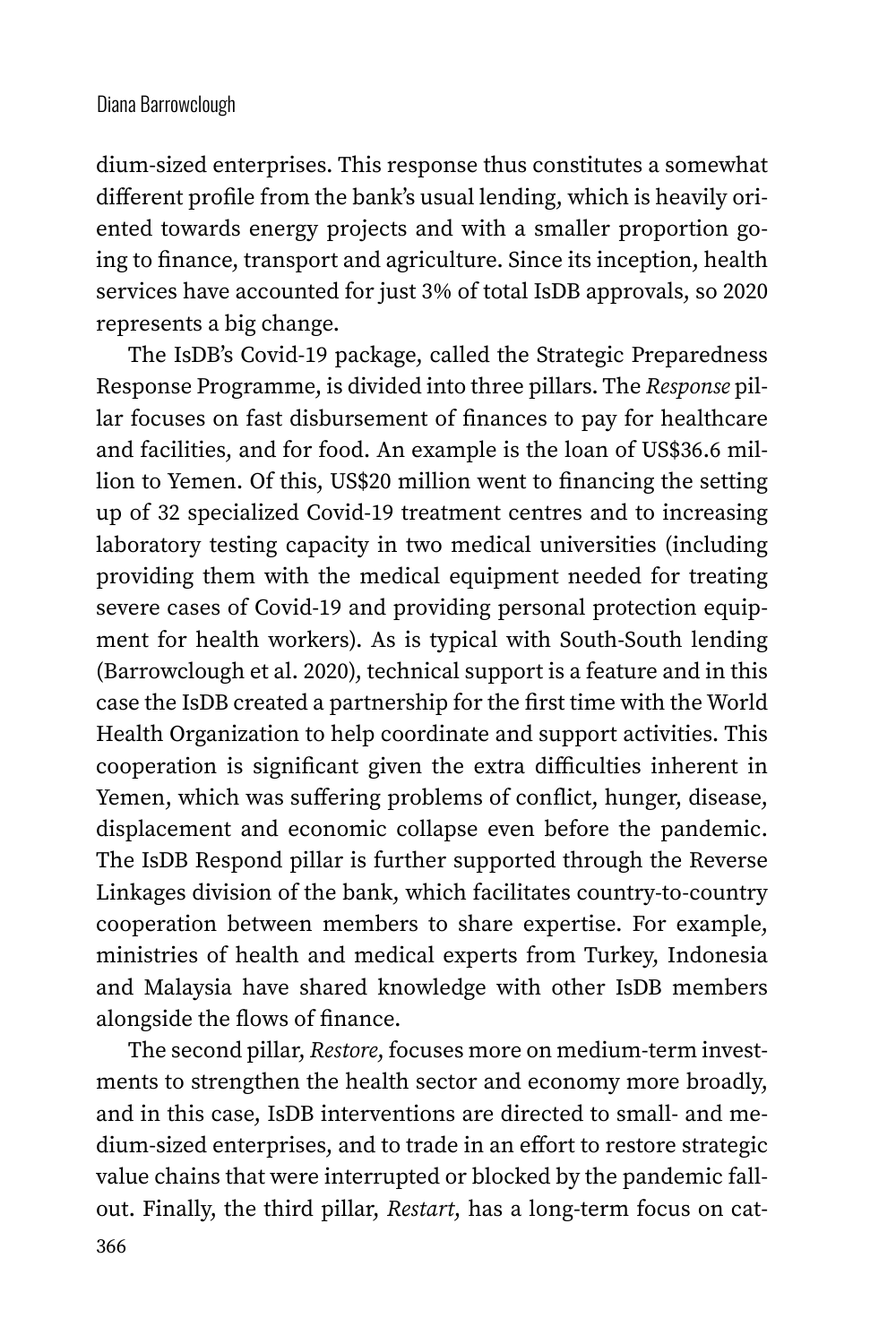alyzing investment in infrastructure and enhancing value chains, notably aimed at attracting private sector partners.

In disbursing the loans, some IsDB funds fell under specific pillars while others involved all three pillars and multiple partners. Such is the case, for example, with the US\$30 million fund established for Senegal formed in collaboration with a reverse linkage programme that included technical cooperation and exchange of knowledge, technology and other non-financial resources with the private sector, and cooperative agreements with the United Nations Children's Fund (UNICEF) and other United Nations (UN) agencies to help with service delivery. Partnerships with governments are also on the table for IsDB Covid loans. The IsDB aims to provide Islamic financing instruments that can be coordinated and integrated with governments' fiscal policies to form social safety nets and other pro-poor policies.

#### **The New Development Bank**

The New Development Bank (NDB) – formerly known as the BRICS bank of Brazil, Russia, India, China and South Africa – had to be flexible when Covid-19 struck as their existing policy framework did not support the special needs the crisis provoked among its members. When established in 2014, its mandate was to mobilize "resources for infrastructure and sustainable development projects in BRICS and other emerging economies and developing countries, complementing the existing efforts of multilateral and regional financial institutions for global growth and development." With an initial subscribed capital of US\$50 billion, the NDB became operational in 2016 and swiftly started to build a robust and diversified infrastructure portfolio, making headlines because of its big and fast lending to projects in member countries. However, Covid-19 related urgent needs did not fit its usual profile, requiring a change in approach.

In February 2020, the NDB announced its readiness to support its members against Covid-19 and gave its first Covid-19 loan to Chi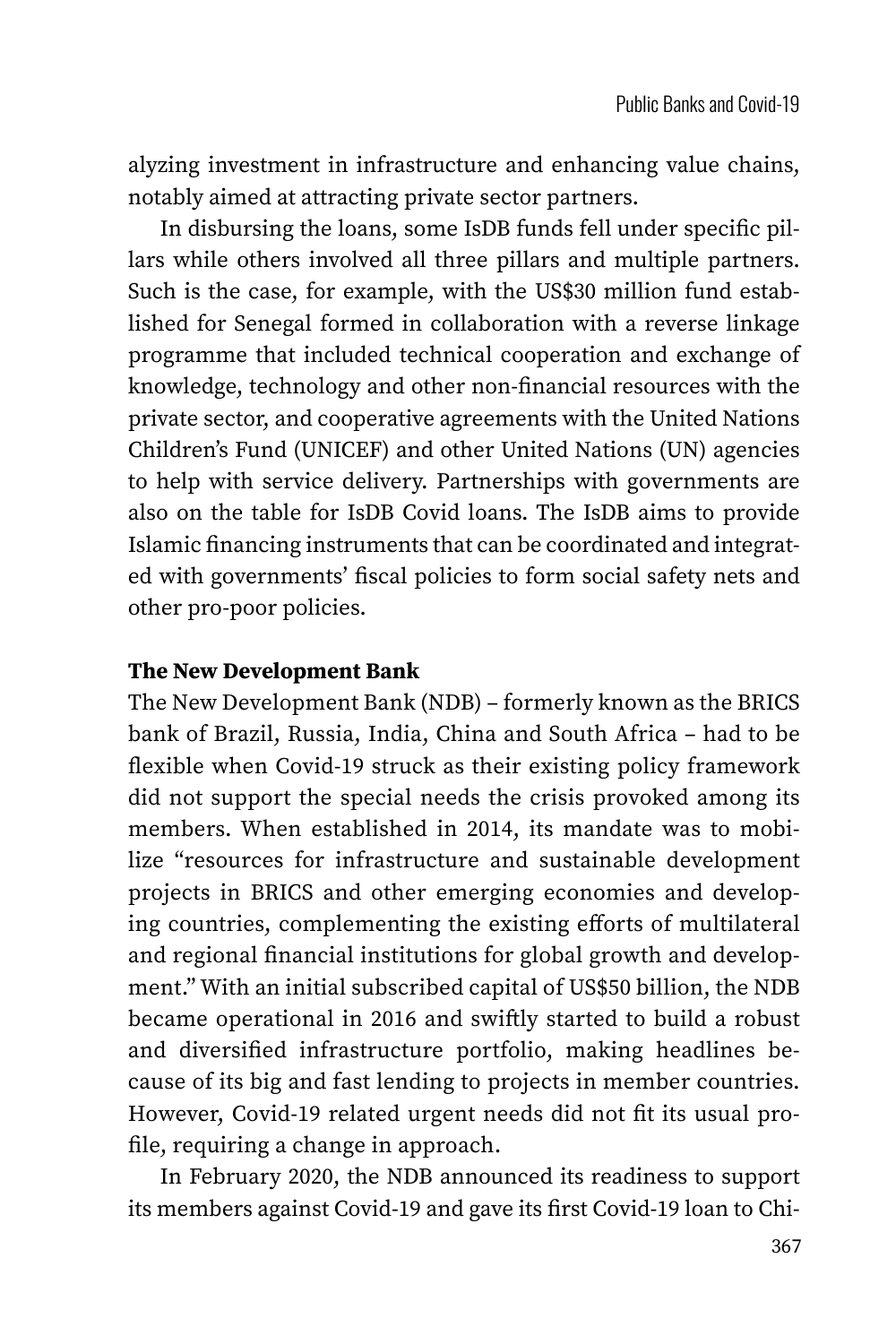na in March 2020 for CNY7 billion. This was financed in part by a special Coronavirus Bond issue, denominated in the local currency and was used to finance healthcare and local authority budgets for three regions of China. Because this loan did not fit the normal lending policy purpose, a special case waiver was needed. By April, a second special case waiver was needed to lend US\$1 billion to India. By this time, it was obvious that the Covid-19 pandemic and the impact of lockdown measures were going global. On June 10, the NDB announced a new Fast Track Covid Emergency Assistance Response Facility with up to US\$10 billion of financing available, divided into US\$5 billion earmarked for health and social assistance and US\$5 billion for economic recovery. A few weeks later it also announced a new emergency response protocol (see NDB 2020) so that subsequent loans to South Africa and Brazil did not need a waiver.

The changes in policy are interesting because they denote a new way of looking at "emergencies." In the past, emergency referred narrowly to natural disasters or, in some specific cases, to post-conflict settings – both of which typically still required infrastructure-related project finance for physical reconstruction and restoring assets and reviving production. In the Covid-19 fallout, borrowers were needing assistance with relief and social assistance as well – needs that are usually part of government welfare or social support and for which the NDB was not primarily designed. As the Covid-19 disaster spread, the NDB had to change and adapt.

#### **The Asian Infrastructure Investment Bank**

In the first days of March, the Asian Infrastructure Investment Bank (AIIB) announced a US\$5 billion Covid-19 Crisis Recovery Facility to help public and private sector clients manage through the pandemic. Like the NDB, the AIIB also widened the scope of its lending beyond the long-term infrastructure purpose for which it had been originally established in 2016. Within a month, requests from members for funding were so high that the AIIB doubled its Covid-19 facility to US\$10 billion.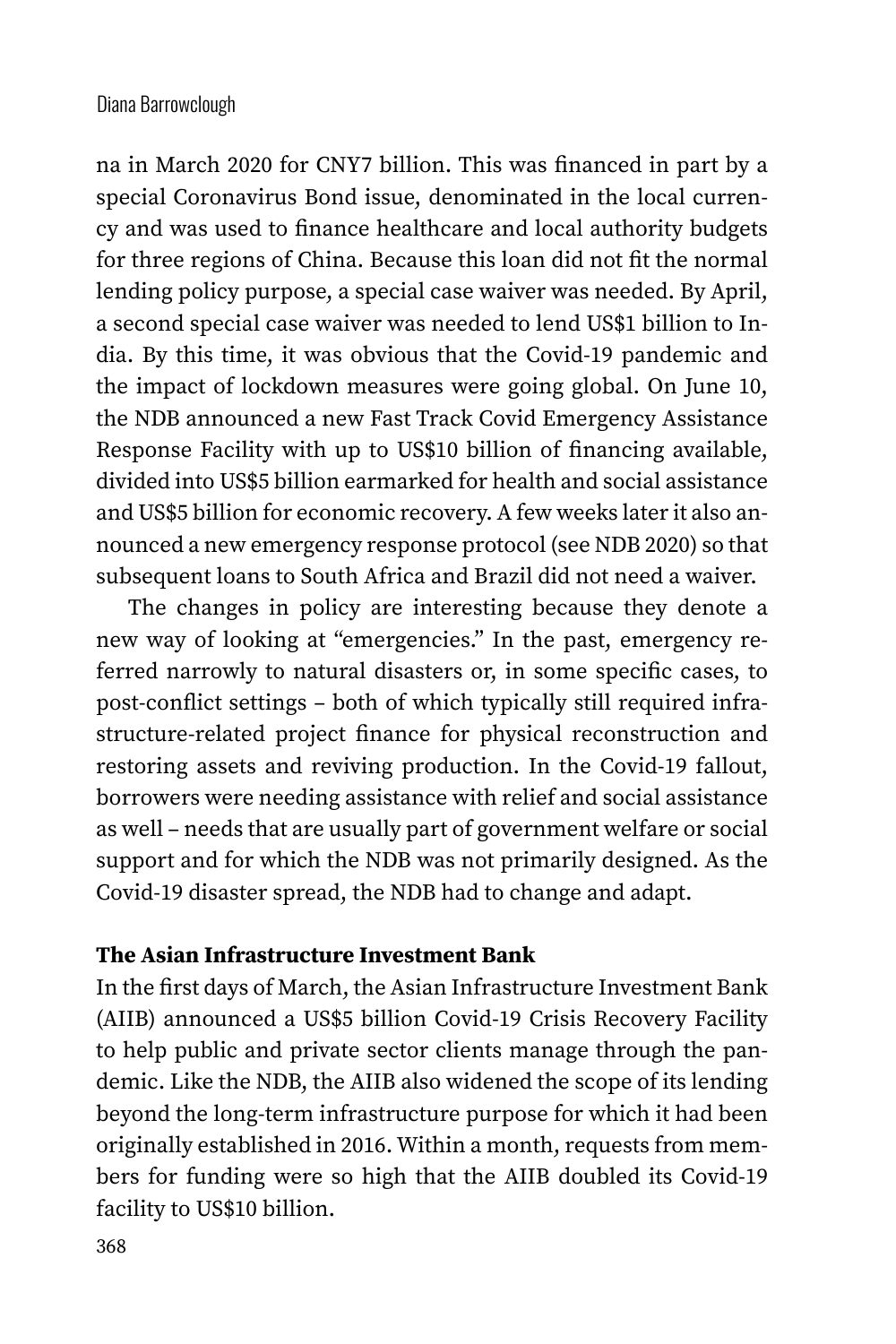The AIIB was clear about the need for rapid action that went beyond its initial infrastructure profile because of the lessons learned during the Asian and global financial crises. In these crises, investment in public gross fixed capital plummeted to just 2% of Gross Domestic Product (GDP) from highs of 6%, and the AIIB feared this would happen again due to Covid-19, setting back development momentum and gains thus far.

The AIIB saw a strong need to protect key infrastructure development at a time when private sector risk aversion would be high and as public capacity for investment was increasingly constrained. Covid-19 would undoubtedly put added fiscal pressures on government budgets. Based on its clients' feedback, the AIIB felt it was imperative to broaden the scope of its response and noted three key areas where its members needed help immediately: to alleviate healthcare pressures, through providing health infrastructure and pandemic preparedness; to provide liquidity, through on-lending facilities and credit lines to address working capital and liquidity shortages; and to ensure governments received immediate fiscal and budgetary support so they could focus on addressing the human and financial impacts of Covid-19 (AIIB 2020).

In order to meet these "urgent and extraordinary" needs, which are very different from the normal work of the AIIB, it was necessary for the institution to adapt and to work closely with other international financial institutions to create a network of support options, especially for the most vulnerable economies. It approved a range of measures to make it easier to "seamlessly" partner with other development banks (AIIB 2020). It also identified some priorities for future lending in the longer term, which in addition to the more conventional infrastructure and telecommunications services, included the need for proper health infrastructure such as clean water and sanitation, which were seen as key parts of health security and epidemic preparedness.

Without proper investments in public health infrastructure, developing countries will remain vulnerable to further outbreaks.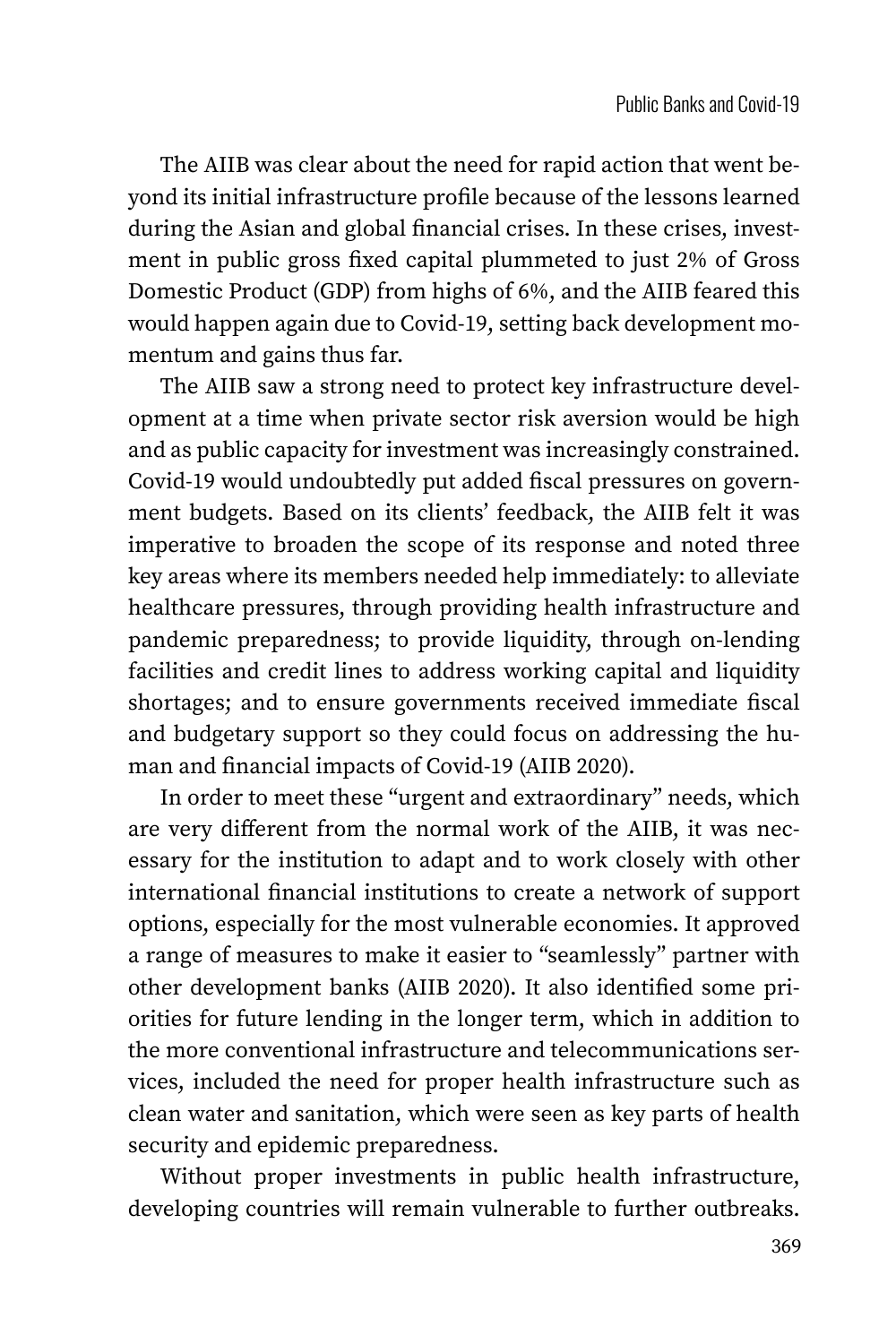This was considered especially essential in the Asian context of megatrends towards urbanization and an ageing population. As is known, Covid-19 affects the elderly more than young people, and in Asia the number of senior citizens over 65 years old is projected to double within the next 20 years. According to the AIIB, "It is clear that health infrastructure needs to be expanded and the Covid-19 crisis further underscores this" (AIIB 2020). To this end, the AIIB has approved, among other projects, financing for many water and sustainable cities projects across Asia, and AIIB-funded water, sanitation and drainage infrastructure is already on track in Pakistan, Bangladesh, India and Egypt.

#### **The Latin American Reserve Fund (FLAR)**

Finally, the Latin American Reserve Fund (FLAR) is also notable for its rapid response to the Covid-19 crisis. In April 2020, FLAR met with other regional financial institutions and the IMF to discuss responses to help its members in distress. Many countries in Latin America are dependent on commodity exports, for which prices had fallen sharply. Their economies were highly exposed to fluctuations in the US dollar. On top of this, many members have large populations and high levels of poverty, as well as under-financed health systems. By May, FLAR had borrowed significantly on international capital markets to augment its capacity to support members in need by 60%, taking its lending potential up to US\$6.8 billion without having to increase the subscribed capital of its members, as they had done in 2012. Compared to the FLAR's two previous experiments with bond issuances, which totalled just US\$400 million, this is comparatively massive. It is also an important signal of solidarity, if only for the fact that, until now, the Fund historically carried zero debt (FLAR 2020).

The FLAR also significantly changed its terms on offer, reflecting the gravity of the pandemic and its impact. Before Covid-19, the rules were that Balance of Payments loans to members were limited to a maximum of three years with one additional year's grace, and for a maximum amount of 2.5 times the paid-up capital of each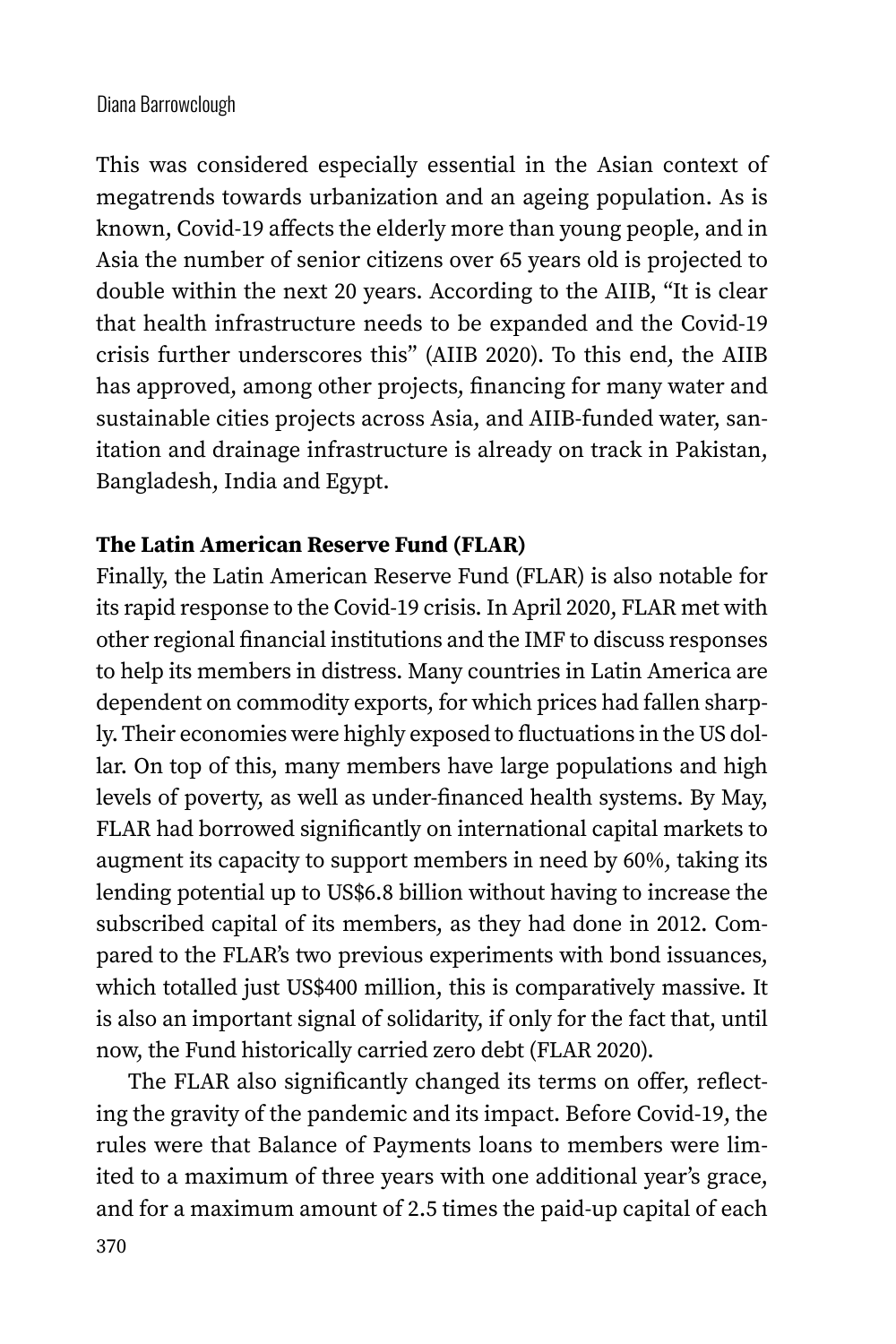member (rising to 2.6 times in the special cases of member countries Bolivia and Ecuador). Since Covid-19 struck, FLAR has adjusted these parameters and the maximum loan per member rose to five years plus three years' grace – an extremely large change. This was made in recognition of the fact that the hit to productive capacity and to exchange rates throughout the region are not likely to recover quickly (FLAR 2020). Hence, the FLAR needed to enhance its support to member governments.

### **CONCLUSION**

This chapter has very briefly touched on some of the ways in which Southern-led banks and funds are working together to face the Covid-19 pandemic. The public financial institutions have contributed to the creation of a broader and more diverse range of Covid-19 relief options for Southern governments. In each case, the public banks and funds scaled up lending. Moreover, each institution provided the needed financing rapidly and on flexible and favourable terms. These public institutions notably lent directly to governments to provide essential breathing space in a time of crisis. In the process, the IsDB, NDB, AIIB and the FLAR showed the ability to adapt quickly and dynamically to changing needs and circumstances. Significantly, the scope of their lending shifted to include social support and non-physical infrastructure in ways that went beyond their conventional mandates.

These Southern public banks and funds demonstrate the capacity to play a meaningful role in facing the Covid-19 emergency. This is a signal they could have play a central role in building forward better for a green and just transition to sustainable development. They will each face constraints and challenges in doing so. Still more finance is needed, and there is the continued paradox of a glut of surplus finance in some parts of the world and a shortage in others. Another challenge is that, once the Covid-19 crisis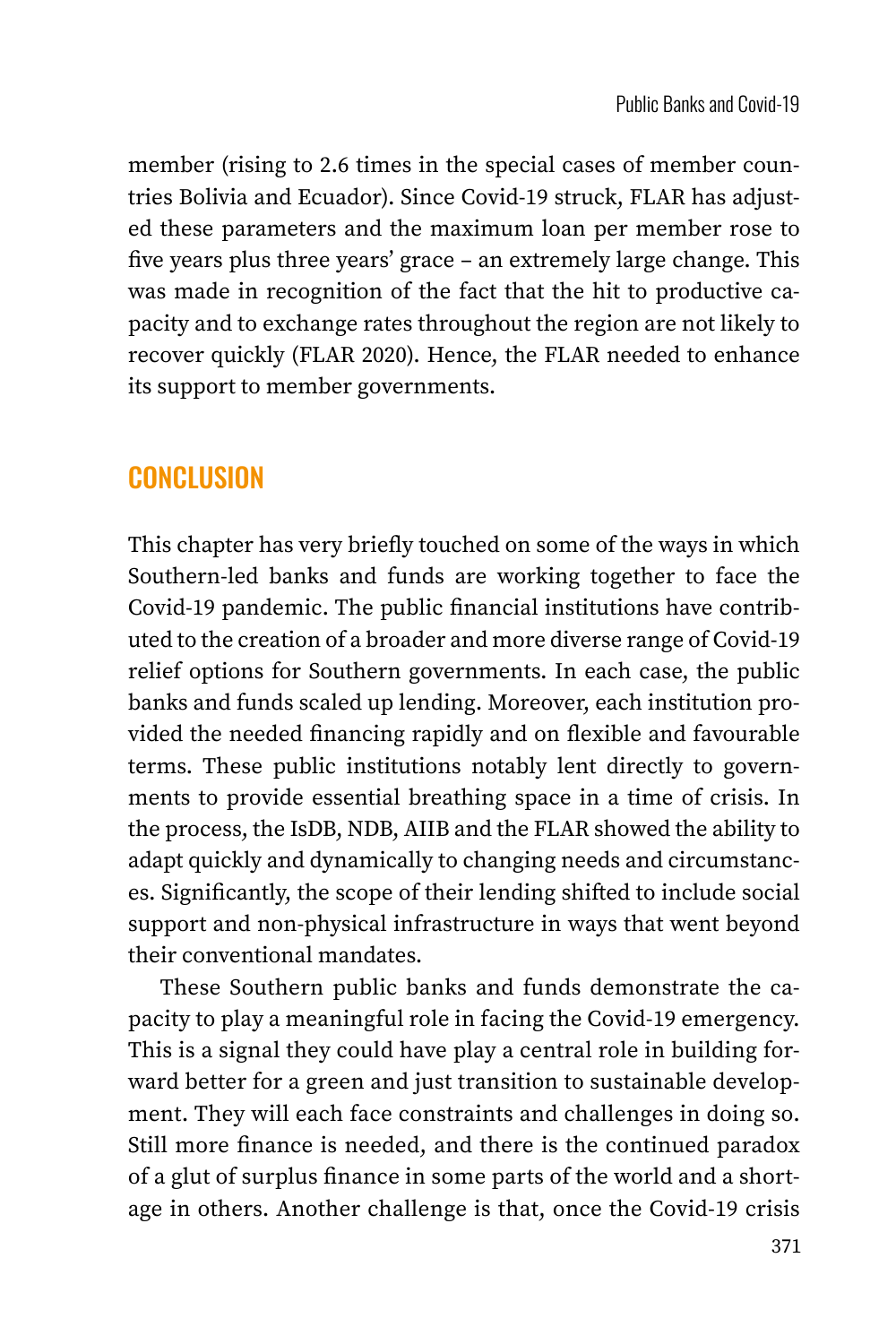has passed, it will be important that their performance evaluators, their government owners and the public in general properly value the social and developmental lending these institutions have undertaken in response to the pandemic. Profitability or returns on assets in conventional terms will have little utility in building forward better. At the same time, as ever, these public institutions should not be idealized. Public banks can only be as good as their members and society makes them be. Substantive accountability and transparency will be important in the post-Covid reckoning that is sure to come.

Finally, while South-South initiatives can do a lot to provide some relief and support for recovery, they cannot do it alone and cannot be expected to substitute for what else is needed – which continues to be a better financial system globally, and with true multilateral support. The experiences briefly described in this review hint at what could be done in terms of international coordination and cooperation for the future crises that are inevitable, and to help ensure a better recovery for the next time.

## ACKNOWLEDGEMENTS

The author would like to thank officials at the banks and funds included in this overview for their inputs during telephone interviews about their Covid-19 experiences; thanks also to Thomas Marois and UNCTAD colleagues for their helpful comments on an earlier draft of this chapter. Any errors or omissions remain the author's own.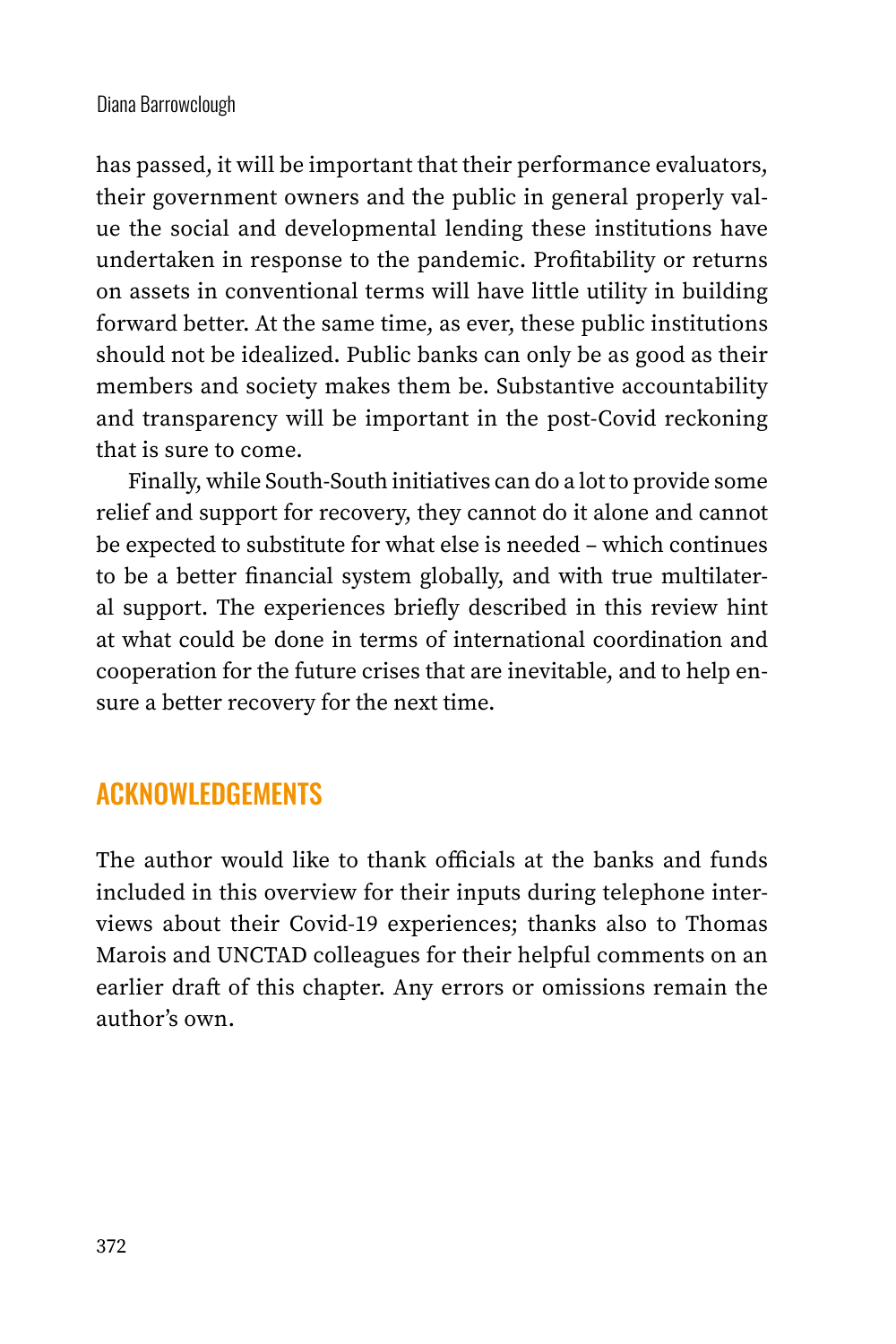### **REFERENCES**

- AIIB. 2020. *Background Document on Covid-19 and Implications on Infrastructure Priorities*. March 25, 2020. Asian Infrastructure Investment Bank: Beijing. Available at [https://www.aiib.org/en/news-events/news/2020/\\_](https://www.aiib.org/en/news-events/news/2020/_download/Background-Impact-of-Covid-19-and-Implications-on-Infrastructure-Priorities.pdf) [download/Background-Impact-of-Covid-19-and-Implications-on-Infra](https://www.aiib.org/en/news-events/news/2020/_download/Background-Impact-of-Covid-19-and-Implications-on-Infrastructure-Priorities.pdf)[structure-Priorities.pdf](https://www.aiib.org/en/news-events/news/2020/_download/Background-Impact-of-Covid-19-and-Implications-on-Infrastructure-Priorities.pdf).
- Barrowclough, D., Gallagher, K. and Kozul-Wright, R. (Eds). 2020. *Southern-Led Development Finance*. Routledge Publications Ltd: Oxford.
- CSIS. 2020. *Covid Response Tracker Dataset*. Center for Strategic and International Studies: Washington DC. Available at https://docs.google. com/spreadsheets/d/1V4kY7qSQlO\_QNQOv4LiDKfpcxzoczCmvdx-9gR3d7Rl8/edit#gid=0.
- FLAR. 2020. Background documents, including those available at [https://www.](https://www.flar.net/en/financial-information) [flar.net/en/financial-information](https://www.flar.net/en/financial-information) and <https://www.flar.net/en/credit>.
- Humphrey, C. and Prizzon, A. 2020. "Scaling up multilateral bank finance for the Covid-19 recovery", *ODI Insight*, November 18, 2020.
- IsDB. 2020. *The Covid-19 Crisis and Islamic finance, Response of the IsDB*. September 2020. Islamic Development bank: Jeddah, Available at [https://](https://www.isdb.org/pub/reports/2020/the-covid-19-crisis-and-islamic-finance-response-of-the-islamic-development-bank-group) [www.isdb.org/pub/reports/2020/the-covid-19-crisis-and-islamic-fi](https://www.isdb.org/pub/reports/2020/the-covid-19-crisis-and-islamic-finance-response-of-the-islamic-development-bank-group)[nance-response-of-the-islamic-development-bank-group.](https://www.isdb.org/pub/reports/2020/the-covid-19-crisis-and-islamic-finance-response-of-the-islamic-development-bank-group)
- NDB. 2020. *Policy on Fast Track Emergency Response*. New Development Bank: Shanghai. Available at [https://www.ndb.int/wp-content/uploads/2020/07/](https://www.ndb.int/wp-content/uploads/2020/07/Policy-on-Fast-track-Emergency-Response-to-COVID-19.pdf) [Policy-on-Fast-track-Emergency-Response-to-COVID-19.pdf](https://www.ndb.int/wp-content/uploads/2020/07/Policy-on-Fast-track-Emergency-Response-to-COVID-19.pdf).
- Segal, S. 2020. *International Financial Institutions Covid-19 Funding Rebounds*, news article, Centre for Strategic and International Studies: Washington, D.C. Accessible at [https://www.csis.org/analysis/interna](https://www.csis.org/analysis/international-financial-institutions-covid-19-funding-rebounds-september-remains-below)[tional-financial-institutions-covid-19-funding-rebounds-september-re](https://www.csis.org/analysis/international-financial-institutions-covid-19-funding-rebounds-september-remains-below)[mains-below.](https://www.csis.org/analysis/international-financial-institutions-covid-19-funding-rebounds-september-remains-below) October 23, 2020.
- UNCTAD. 2020a. *South-South Cooperation at the time of Covid-19: building solidarity among developing countries.* Trade and Development Report update of May 2020. United Nations: Geneva and New York.
- UNCTAD. 2020b. *From Global Pandemic to Prosperity for All: Avoiding Another*